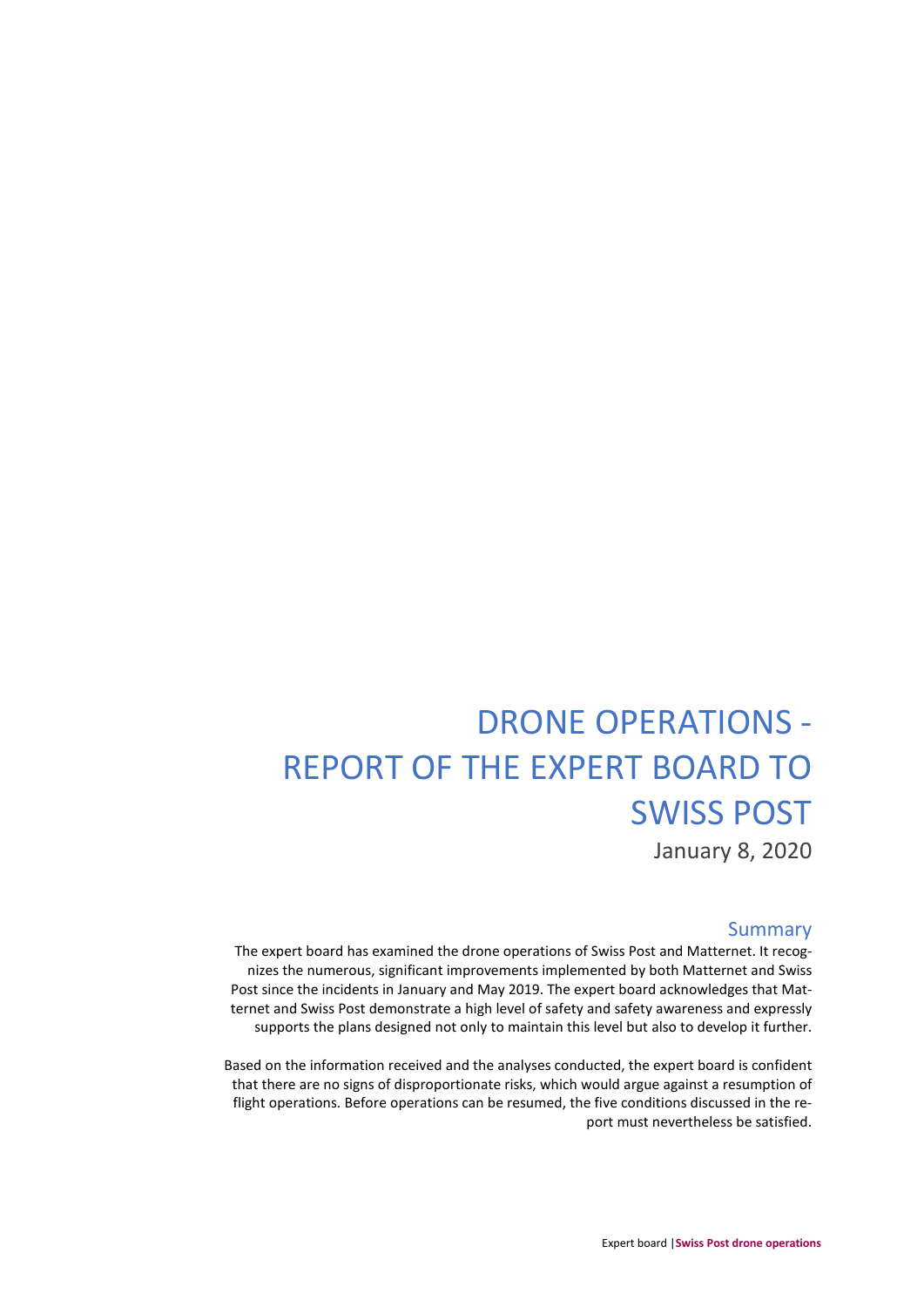#### **INHALT**

| 1              | <b>INTRODUCTION</b>                         | $\overline{2}$ |
|----------------|---------------------------------------------|----------------|
| 1.1            | Background                                  | $\overline{2}$ |
| 1.2            | Member of the expert board                  | $\overline{2}$ |
| 1.3            | Contract and issues addressed               | $\overline{2}$ |
| 1.4            | Scope                                       | $\overline{2}$ |
| 1.5            | Procedure                                   | 3              |
| $\overline{2}$ | <b>COURSE OF EVENT AND FINDINGS</b>         | 4              |
| 2.1            | <b>Flight operations</b>                    | 4              |
| 2.2            | Flight operation incidents in Switzerland   | $\overline{4}$ |
| 2.3            | STSB investigation and measures implemented | 5              |
| 3              | <b>RESUMPTION OF FLIGHT OPERATIONS</b>      | 5              |
| 3.1            | Preliminary comment                         | 5              |
| 3.2            | Recommendation                              | 6              |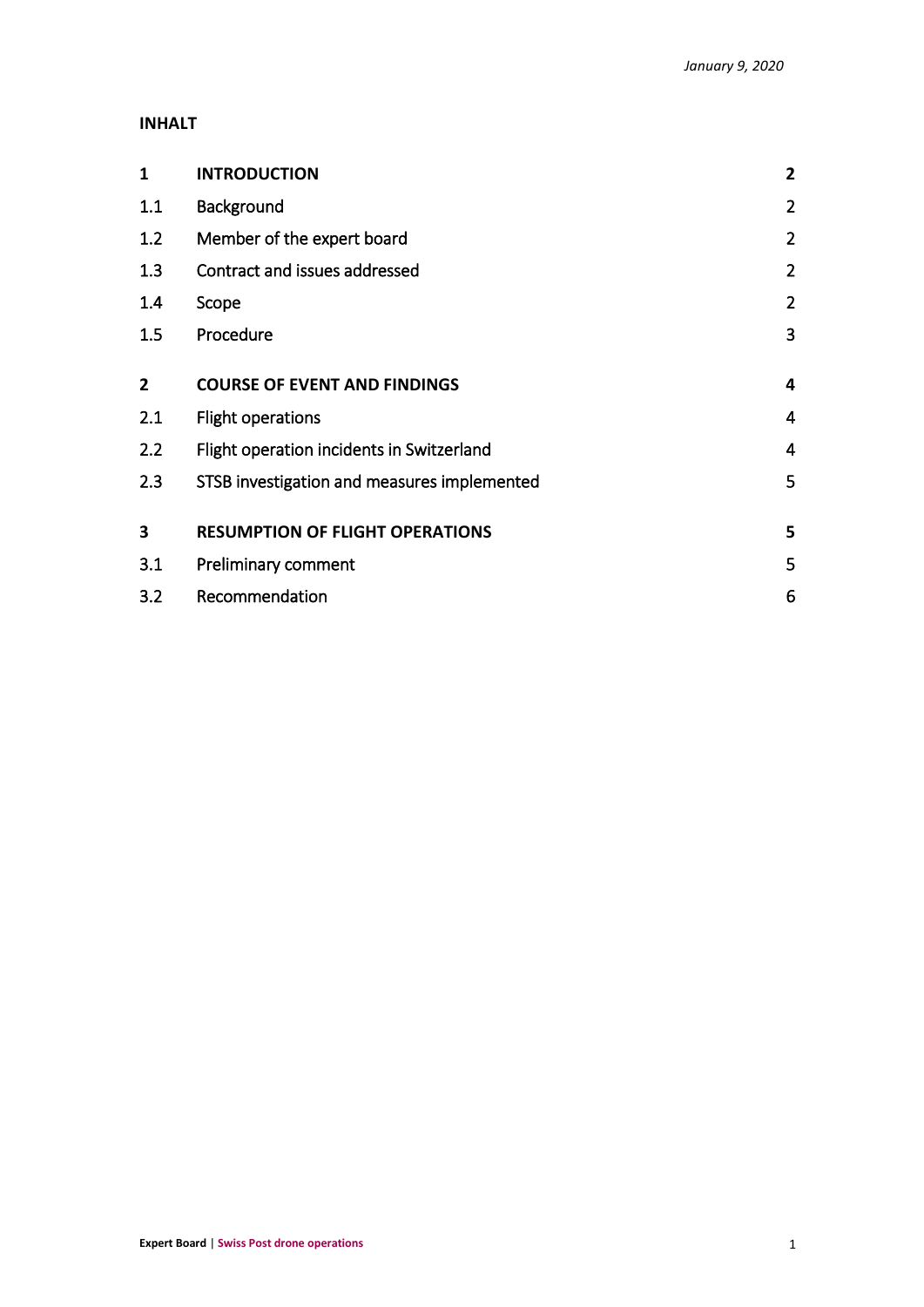# <span id="page-2-0"></span>1 INTRODUCTION

## <span id="page-2-1"></span>1.1 Background

The aim of the Swiss Post drone project is to transport blood samples between hospitals and laboratories at sites throughout Switzerland. The drones are developed, manufactured and operated on behalf of Swiss Post by Matternet Inc., Mountain View, California CA 94041, USA, an American company with a Swiss subsidiary located in Dübendorf (ZH).

On both January 25 and May 9, 2019, an incident occurred in Zurich involving a Matternet M2V9 drone (cf. sectio[n 0\)](#page-4-3). After the first incident, Swiss Post discontinued operations for a short time. Following the second incident, Swiss Post once again discontinued drone operations in order to identify all possible risks, assess them in full and have both the flight operations and organization analyzed. To this end, Swiss Post convened a committee of aviation and safety experts.

# <span id="page-2-2"></span>1.2 Member of the expert board

The panel of experts comprises high-ranking representatives of the civil aviation authorities, the air force, air traffic control, the world of science and customer representatives (hospitals).

- Prof. Dr. Michel Guillaume (Professor for System Integration and Structural Integrity, Head of Centre for Aviation, ZHAW)
- Luca Jelmoni (Director of the Ospedale Regionale di Lugano)
- Simon Maurer (former Chief Safety & Security Officer (CSO) Skyguide, currently CSO Swissgrid)
- Kurt Meyer (Moderator of the expert board, Senior Risk Management Expert)
- Marco Müller (airline pilot and former Head of Flight Safety SWISS International Airlines)
- Daniel Siegenthaler, (Head of Safety Management, Military Aviation Authority)

# <span id="page-2-3"></span>1.3 Contract and issues addressed

The main objective of the expert board was to analyze the flight operations of Matternet drones on behalf of Swiss Post and to make safety recommendations. Swiss Post places the utmost importance on safety when using drones to deliver blood samples. It is fully aware that even when implementing an unconditional "safety-first" approach, there is always a residual risk of unforeseen incidents.

The expert board was convened to assess whether the resumption of flight operations would be accompanied by unacceptable safety risks. With this in mind, it answered the following questions raised by Swiss Post:

- Can the expert board confirm that there are no concerns, which might prevent flight operations from being resumed (safe to operate)?
- Can the expert board confirm that flight operations can be resumed before the final report of the Swiss Transportation Safety Investigation Board (STSB) is published?

This report is intended for the Swiss Post senior management team.

# <span id="page-2-4"></span>1.4 Scope

The expert board has based its assessment on the following information and analyses conducted:

- Detailed analysis of drone operations by Matternet in Switzerland, the Matternet safety procedures, the safety management system and drone authorization.
- Assessment of the regulatory requirements:
- Swiss authorization: FOCA, "Specific Operation Risk Assessment" (SORA) with Unisphere and V2sky as third-party verification;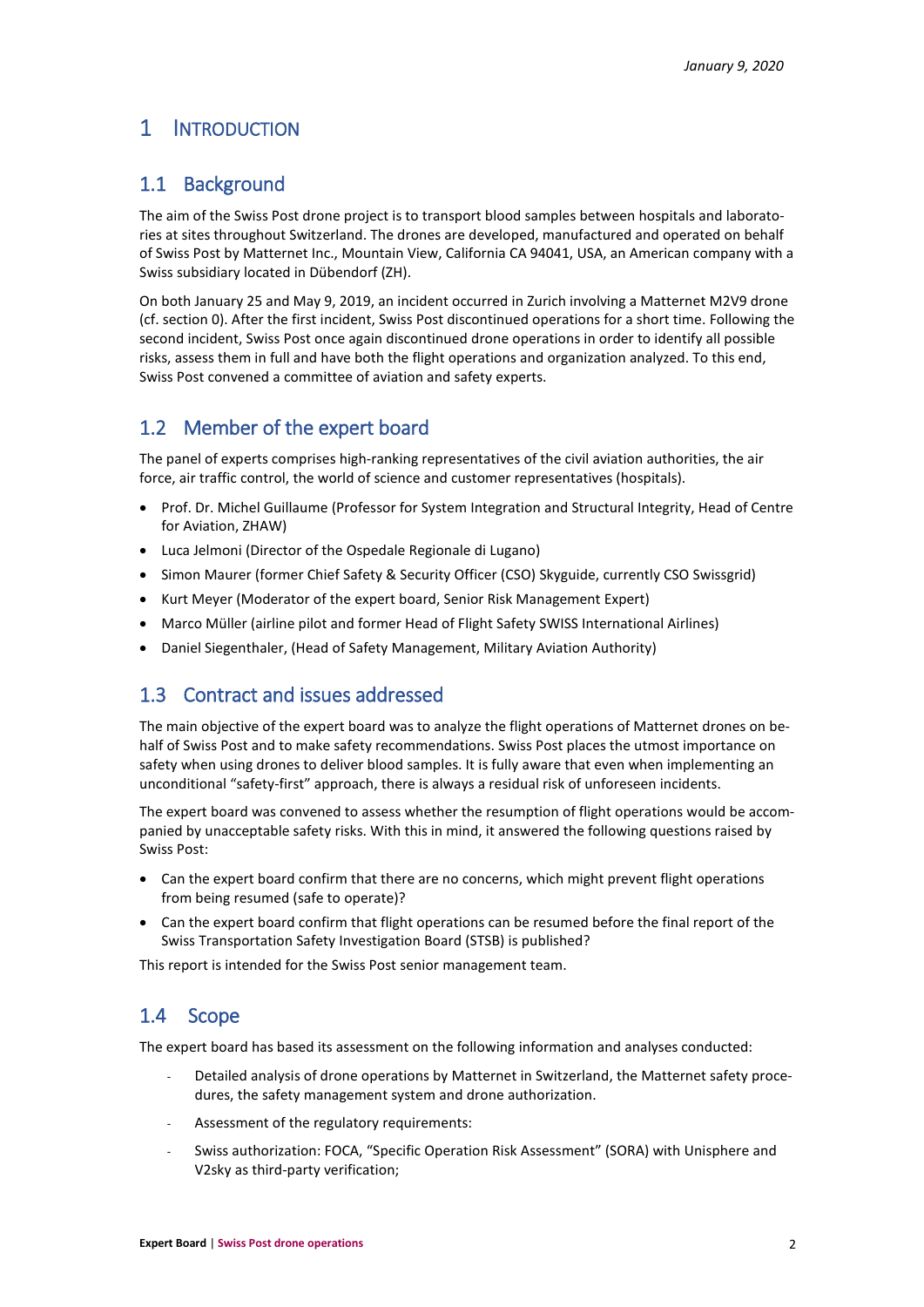- US authorization part 135: the part 135 certificate comprises thousands of pages with approved manuals, exceptions and waivers;
- 44,807 requirements;
- OSR test results report.
- Other information provided:

#### **Common**

- 00\_SORA\_2.0\_Common.Rev.1
- 01\_Annex\_A\_Common.Rev.6
- 04\_Safe\_Recovery\_From\_Technical\_Issues.Rev.3
- 08\_Assembly-Test-Qualify-Process
- 15\_M2V8\_OVC
- M2 Field SOPs.Rev.13
- Technical Harm Barrier Demonstrations.Rev.2

#### **Ticino hospital group Lugano**

- Annex A EOC Lugano.Rev.3
- Contingency-Management-Plan EOC.Rev.2
- Letter To Helicopter Operators EOC
- Lugano EOC.kmz
- Master Document List Lugano.Rev.1
- Matternet Operator Certifications

#### **University Hospital Zurich (USZ)**

- Aerial Traffic Deconfliction Safety Concept.USZ.Rev.2
- FlightOpsChecklist USZ-UZH
- Letter To Helicopter Operators UZH
- M2 Field SOPs.Rev.13
- Master Data List USZ.Rev8
- Removal Observer Amendment.Rev.1
- SORA Annex B V1.2 external consultation
- USZ Ops Annex.Rev.4
- USZ.2018.11.08.kmz

#### **Zurich Central Laboratory (ZLZ)**

- 01\_Annex\_A\_Specific.ZLZ.Rev.5
- FlightOpsChecklist ZLZ
- Letter To Helicopter Operators ZLZ
- Master\_Data\_List\_Template\_quer-fam
- ZLZ\_Ops\_Annex.Rev.1\_de\_CH
- Zürich ZLZ.2018.11.29.kml
- Zürich Helicopter Traffic Avoidance Concept.Rev.5

The following were specifically excluded from the analysis:

- a detailed inspection and analysis of the design and construction of the drone (already subject to a thorough inspection by Swiss and US authorities (FAA and FOCA) as part of the approval process);
- the flight control software, due to its complexity;
- a cyber-safety analysis (a safety analysis including penetration tests is carried out at Matternet on behalf of Swiss Post (CISO));
- a review of the documentation made available to FOCA by Matternet on "Specific Operation Risk Assessment" (SORA) for Swiss Post drone operations.

# <span id="page-3-0"></span>1.5 Procedure

The expert board has held six meetings to date:

- 1) 31.07.2019 (Berne) Kick-off meeting: thematic introduction, goals and familiarization
- 2) 06.09.2019 (Dübendorf/Effretikon) Site visit to Matternet: presentation of operation by Matternet and assessment of the M2V9 drones and mission control in action.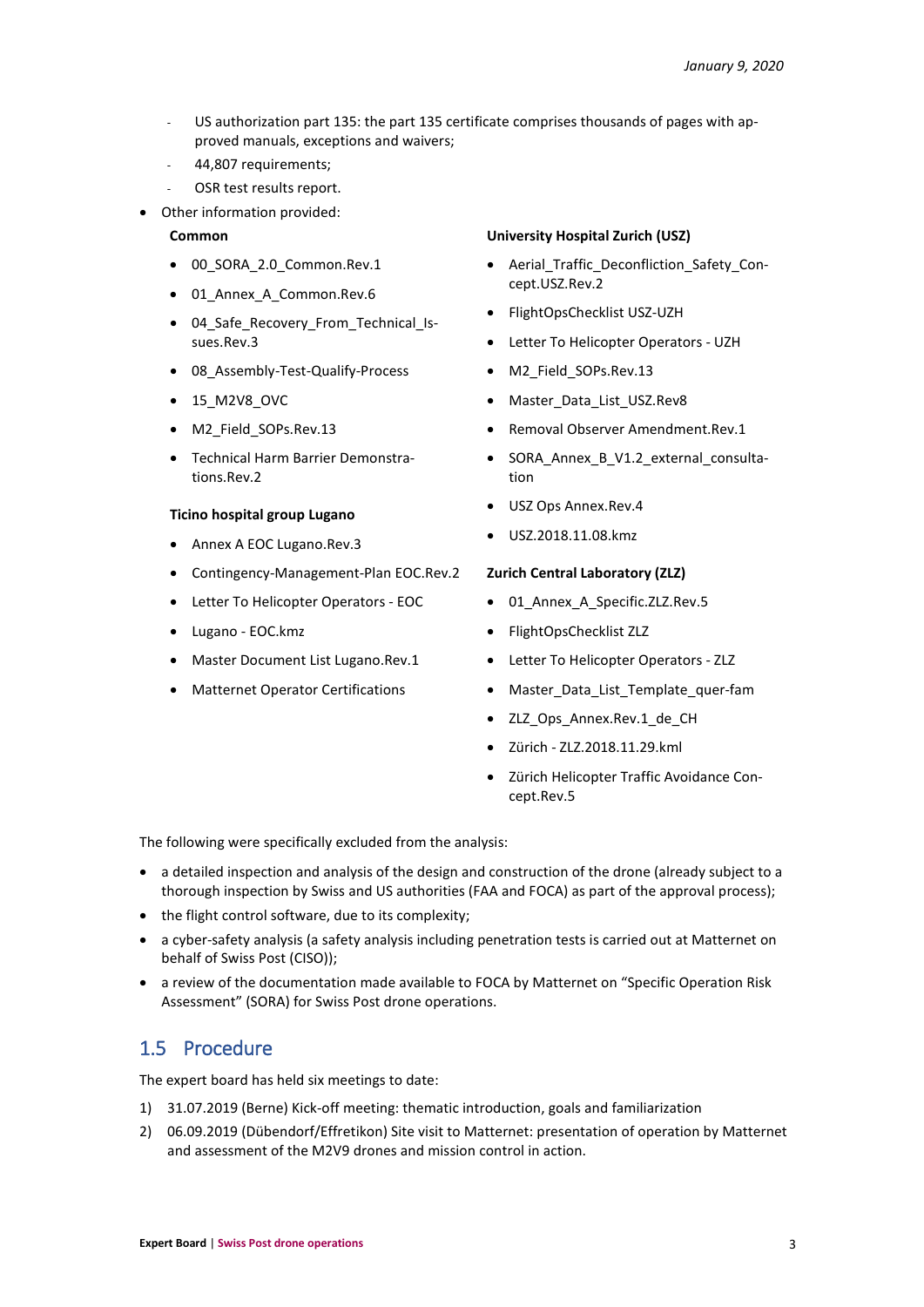- 3) 03.10.2019 (Berne) Debriefing: general feedback from the site visit to Matternet and discussion presentation of the safety management process
- 4) 22.10.2019 (Berne) Presentation of the safety management process, detailed inspection and assessment of the safety management process implemented by Matternet
- 5) 08.11.2019 (Oerlikon) Resolution concerning resumption of flight operations, advice concerning the expert report
- 6) 13.12.2019 (Bern) Final decisions on the completion of the report; report discussion with the Swiss Post project team and representatives of Matternet

## <span id="page-4-0"></span>2 COURSE OF EVENT AND FINDINGS

## <span id="page-4-1"></span>2.1 Flight operations

<span id="page-4-3"></span>As early as 2015, Swiss Post and Matternet amassed considerable experience (presented below) through the initial pilot projects.

#### **EOC hospital group, Lugano**

In Lugano, a drone connection between two locations was tested for the very first time in Switzerland in 2017. Since the start of the project, more than 2,000 flights have taken place between the EOC hospital group's two hospitals, the "Ospedale Italiano" and the "Ospedale Civico". The drones were used on a daily basis in Lugano until May 2019. The time saved with delivery drones could be as high as 45 minutes.

#### **Zurich Central Laboratory (ZLZ)**

Swiss Post began transporting lab samples for the ZLZ over the Zurich lake basin as early as June 2018. The ZLZ lab carefully evaluated the results of the tests and decided to pursue drone transport in future. This links the ZLZ emergency laboratory at Hirslanden Klinik Im Park with ZLZ's new location at Forchstrasse 454 in Zollikon. The drone needs around seven minutes to cover the route and thus delivers the goods to their destination five times faster than conventional road transport and in a more environmentally friendly manner.

#### **University Hospital Zurich (USZ)**

Swiss Post has been transporting laboratory samples by drone on behalf of USZ and the University of Zurich (UZH) since December 2018. The flight path starts from a roof terrace on the north wing of USZ, arrives at UZH Irchel at Winterthurerstrasse 190 and – where possible – flies over a forested area. Around five to ten flights take to the air on weekdays between 7.30 a.m. and 4.45 p.m.

The drone takes about four minutes to cover the two-and-a-half kilometer stretch. Compared to a courier on the road, the drone is able to travel the route twice as quickly, is more environmentally friendly and is unaffected by the traffic situation.

## <span id="page-4-2"></span>2.2 Flight operation incidents in Switzerland

On **January 25, 2019**, the drone set off from Hirslanden Klinik Im Park in Zurich. A few seconds after it had flown over the western lakeshore at 10.10 a.m. and 5 seconds, the GPS signal was lost. The drone followed the programmed flight path for five seconds. At 10.10 a.m. and 10 seconds, the drone performed a controlled emergency landing because it could no longer determine its own position. In doing so, the parachute was deployed in accordance with the internal logic of the flight termination system (FTS). Once the parachute has been deployed, the flight director no longer has any control over what happens. At this point, his screen in the mission control unit displayed the alert "FTS fuse false". The drone glided downwards on a parabolic trajectory from about 60 m above the ground, hit the surface of the water at an average vertical speed of 4 m/s and sank. The blood samples being transported remained intact and nobody was injured. In accordance with the operator's emergency plan, the flight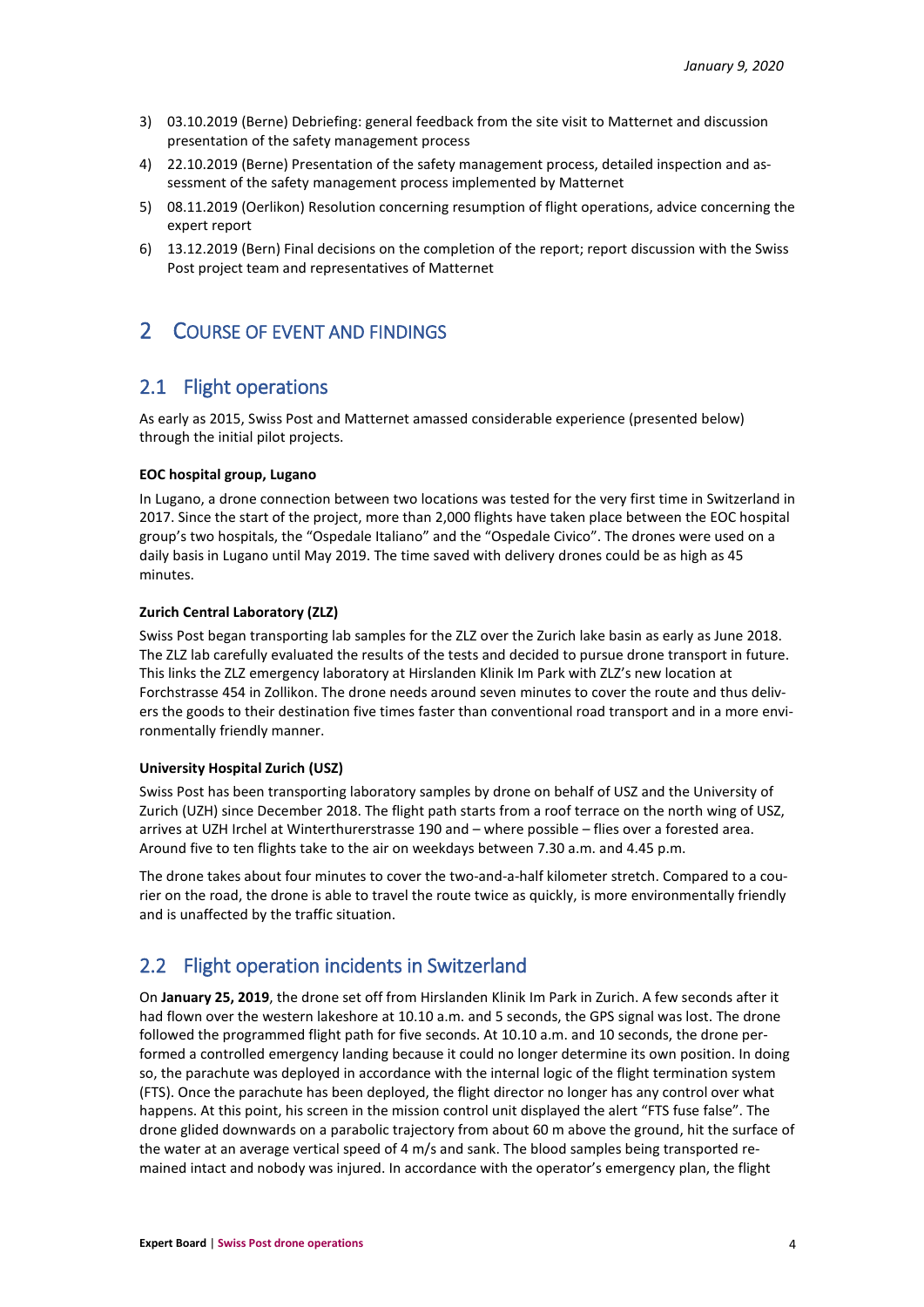director immediately informed the police. On the morning of January 28, 2019, the drone was recovered from the bottom of Lake Zurich at a depth of about 20 m. (Source: STSB report)

On **May 9, 2019**, about two minutes after setting off from the University of Zurich (UZH) Irchel, the drone automatically triggered the flight termination system – FTS) and initiated a controlled emergency landing. After the parachute was deployed, the connection cord tore and the drone hit the forest floor unchecked close to a group of children who were playing nearby. The drone was destroyed on impact, although no one was injured. Neither the children nor the two nursery teachers who watched the drone crash from a distance of about 50 meters heard an acoustic warning signal. (Source: STSB report)

## <span id="page-5-0"></span>2.3 STSB investigation and measures implemented

The STSB analyzed both incidents. It concluded its investigation of the first incident with the report of April 11, 2019, which contained no specific safety recommendations.

The analysis of the second incident began immediately after the crash. On June 17, 2019, the STSB published an interim report containing two safety recommendations (strengthen the fastening of the parachute and make the acoustic warning signal louder). Both reports can be consulted on the STSB website. The investigation of the second incident is still in progress. The final recommendations and final report are not yet available.

Matternet has already implemented the recommendations published by the STSB in its interim report.

Furthermore, the FOCA decreed a Matternet drone amendment with the following four directives:

- 1) modification of the parachute system as per Matternet Safety Bulletin SB M2-001
- 2) the parachute system satisfies the directives of the ASTM F3322 standard
- 3) Repetitive inspections of the parachute system should be defined in the maintenance documents.
- 4) the flight speed should be reduced by 20% ( $V_{\text{max}}$  reduced from max. 20 m/s to 16 m/s)

Matternet has also implemented these directives.

Moreover, in addition to the recommendations indicated above, Matternet has implemented other measures designed to increase safety, as illustrated by the analysis of the data presented. Since May 2019, Matternet has completed numerous system and flight tests, both in its subsidiary in Dübendorf and in the US. The aim is to acquire yet more experience with the overall system (hardware and software) and thus increase safety even further.

Both Matternet's drone system and the operational considerations comply with the regulatory directives for warranties of "US Part 135" and "44807 Exemption". Matternet's aim in Switzerland is to have the operation of the system approved by means of an EASA light UAS operator certificate (LUC). In May 2019, the EU published the Commission Implementing Regulation (EU) 2019/947 which also governs LUC certification in part C and which must be implemented by June 2020.

The expert board established that neither the STSB nor the FOCA recommended or ordered the suspension of drone flight operations.

## <span id="page-5-1"></span>3 RESUMPTION OF FLIGHT OPERATIONS

#### <span id="page-5-2"></span>3.1 Preliminary comment

The expert board recognizes the numerous, significant improvements implemented by both Matternet and Swiss Post since the incidents in January and May 2019.

The measures implemented by Matternet since May concern

- Hardware Updates of the drone M2V9,
- Flight Controller Software Updates,